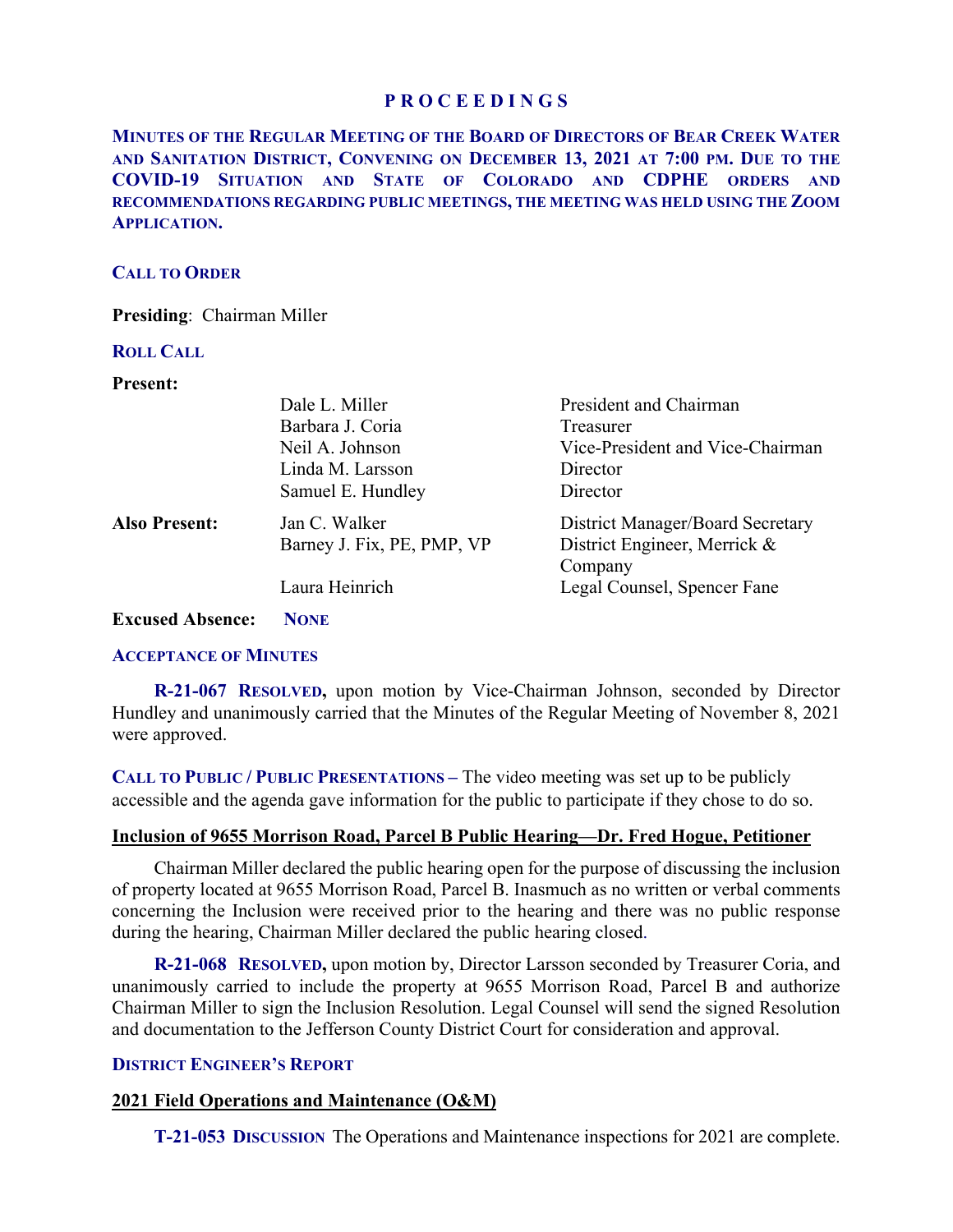## **MINUTES, DECEMBER 13, 2021** PAGE **2**

### **DISTRICT ENGINEER'S REPORT [CONTINUED FROM PAGE 1]**

### **Award the 2021 O&M Contact to C&L Water Solutions**

 **R-21-069 RESOLVED,** upon motion by Director Hundley seconded by Vice-Chairman Johnson and unanimously carried that the 2022 Field Operations and Maintenance contract be awarded to C&L Water Solutions for \$198,041.53 for the Schedule I items and \$397,800 for the Schedule III Capital Improvement items.

 Preceding this action, District Engineer Fix reported that the 2022 O&M manual has been prepared and finalized for acceptance. The cost for the Schedule I items increased about 11%, which is well within the industry average. The cost for the capital improvements, Schedule III, has increased substantially due to the cost of the materials being a minimum of three times higher than the cost in 2021.

#### **Authorize Chairman and Secretary to Sign the Notice to Proceed,**

**R-21-070 RESOLVED,** upon motion by Director Larsson, seconded by Treasurer Coria and unanimously carried that that the Chairman sign the 2022 contract books and the Notice to Proceed.

# **Authorize the Chairman to Sign the Letters of Guarantee and Responsibility to Work in the Public Way and a Letter to Denver Water to Authorize Contractors and Sub-Contractors Working on Behalf of the District to Use the District's Fire Hydrants**

 **R-21-071 RESOLVED,** upon motion by Treasurer Coria, seconded by Vice-Chairman Johnson and unanimously carried that that the Chairman sign the Letters of Guarantee and Responsibility to Work in the Public Way in the City of Lakewood and unincorporated Jefferson County and that the Chairman sign a letter to Denver Water to Authorize District contractors and sub-contractors working on behalf of Bear Creek Water and Sanitation District to use the District's fire hydrants.

#### **Hodgson Park Phase 3**

 **T-21-054 DISCUSSION** This project is Phase 3 of the Morrison/Hodgson Park project which runs a 12-inch water line from S. Garland Court to the Garrison Street meter. It will require crossing two lots on S. Garland Court along the common lot line and then crossing S. Garrison Street to the meter. During the design period of the project, District Engineers have met with a boring contractor. The existing line in Garland Ct. may need to be replaced using a pipe bursting method. The District contracted Kumar and Associates to provide soil samples from the area. The soil report from Kumar found that there is rock in the area. The District Engineer is re-analyzing how to replace the existing waterline. It is most likely that the water line will be removed and replaced in the same trench across S. Garrison Street.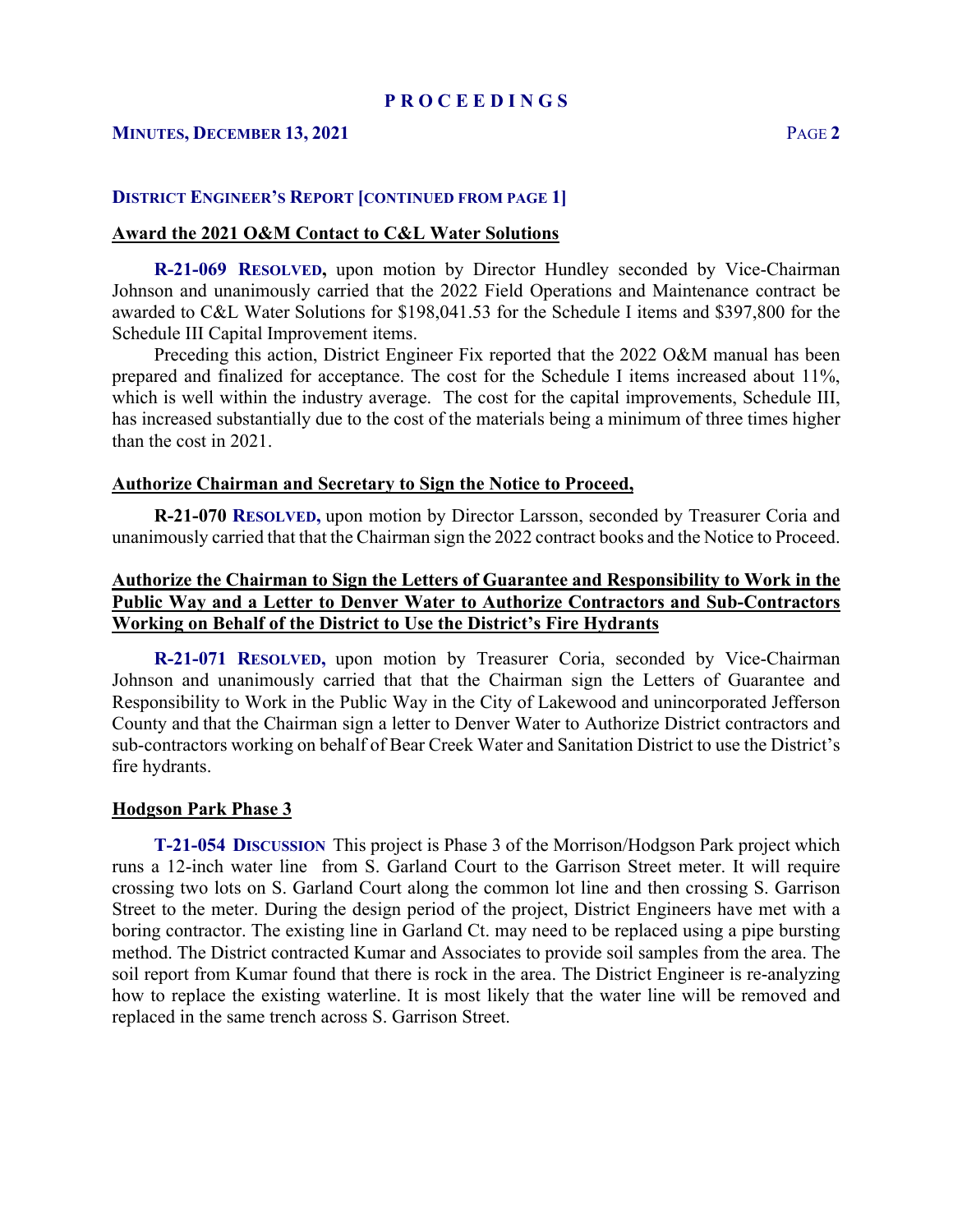## **MINUTES, DECEMBER 13, 2021 PAGE 3**

### **DISTRICT ENGINEER'S REPORT [CONTINUED FROM PAGE 2]**

### **Garland Court Sanitary Sewer Line Connection**

 **T-21-055 DISCUSSION** The Garland Court sanitary sewer connection project is a project the District has been trying to do for the past 18-20 years. This connection would connect at S. Garland Court and West Cornell Place, then run north into the City of Lakewood Park open space and connect to the Metro Water Recovery (formerly Metro Wastewater Reclamation District) sewer line. This connection would alleviate high flows of sewage from South Cornell Place, then west to S. Kipling Street, near the Victoria Village townhomes subdivision. District Engineer Fix has a conceptual plan of the location of the proposed sewer line.

 Merrick and Company and has completed a survey of this alignment to the Metro Water Recovery (Metro) sewer line and needs to compare it to a Metro sewer easement. The District has met with the City of Lakewood and has determined that the City will allow the District to get an easement if the alignment is determined to be in the City of Lakewood Parks property. The City has informed District Engineer Fix that if the Metro sewer manhole lies within the joint Open Space area, it will take longer to go through the application and approval process with the joint Open Space Committee. Once the location is determined, the District will set up another meeting with the City of Lakewood to negotiate the easement.

### **Balsam Street Development**

 **T-21-056 DISCUSSION** District Engineer Fix reported that he had received the second submittal of plans for the development at 3522 S. Balsam St. and he has returned them to the developer with comments.

### **Acceptance of the District Engineer's Report**

**R-21-072 RESOLVED,** upon motion by Treasurer Coria, seconded by a Director Larsson and unanimously carried, that the District Engineer's Report be accepted.

 Preceding this action, the District Engineer's report of activities for November 2021 was presented. A copy is attached hereto and made a part of the record.

### **TREASURER'S REPORT**

### **Approval of Payment of Invoices and Payroll**

 **R-21-073 RESOLVED**, upon motion by Director Larsson, seconded by Director Hundley, and unanimously carried, the payment of invoices and payroll presented in the amount of \$282,807.45 was approved. A list is attached hereto and made a part of the record.

 Preceding this action, Treasurer Coria reported that upon her review of the checks, Automated Clearing House (ACH) payments and payroll, she found them to be in order for approval by the Board.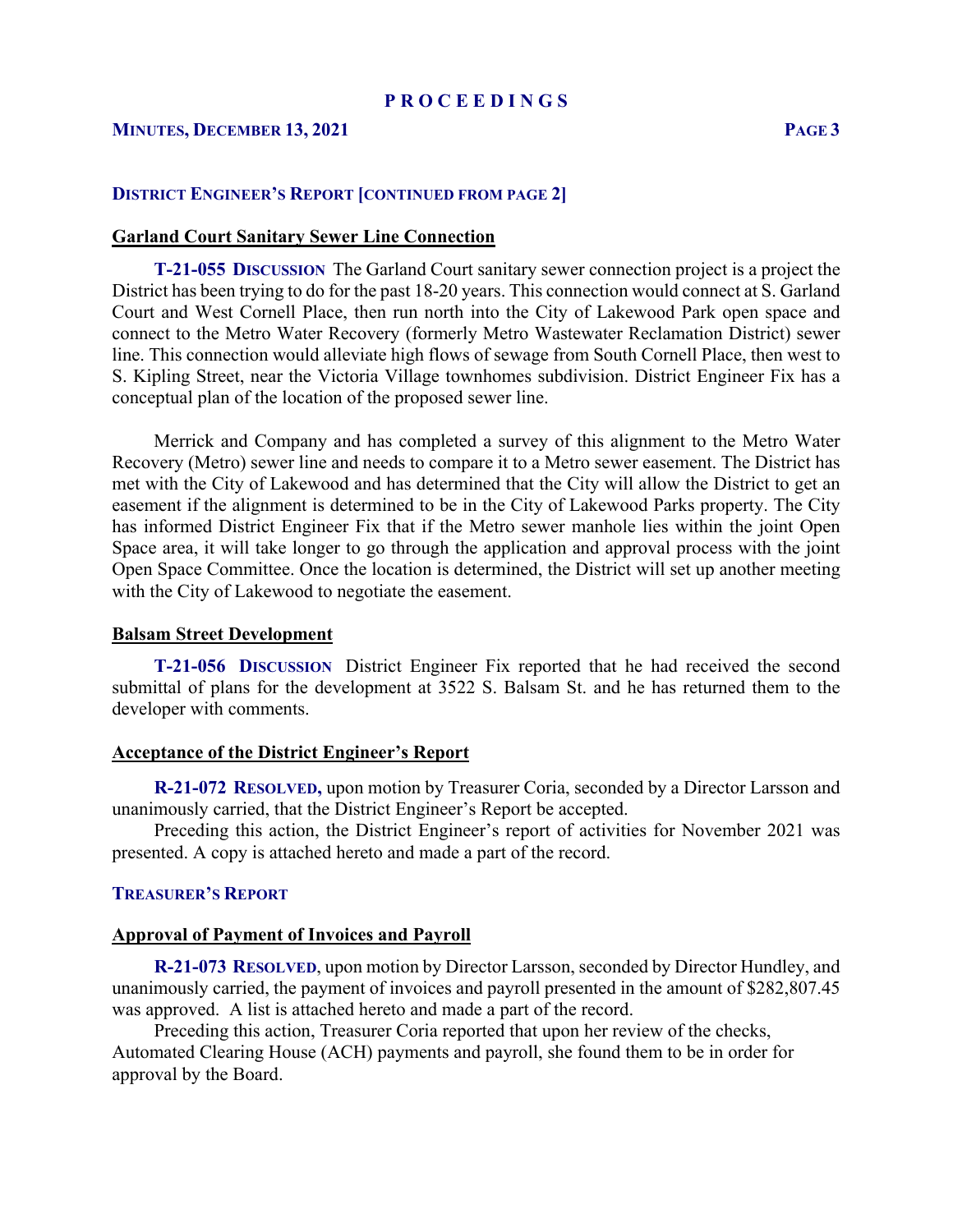#### **P R O C E E D I N G S**

# **MINUTES, DECEMBER 13, 2021 PAGE 4**

#### **TREASURER'S REPORT [CONTINUED FROM PAGE 3]**

### .**Approval of Treasurer's Report**

 **R-21-074 RESOLVED,** upon motion by Director Larsson, seconded by Vice-Chairman Johnson and unanimously carried, that the Treasurer's Report based on unaudited financial reports as of November 30, 2021 was accepted as presented. A copy is attached hereto and made a part of the record.

 Preceding this action, Treasurer Coria reported that the Federal Funds Rate is unchanged and remains at 0 to 0.25%. One Treasury Note matured in November. District Manager Walker has reinvested the funds with a 3-year Treasury Note. District Manager Walker and Treasurer Coria have continued to consider various investment options to maintain the safety of the investments and to receive the best rate possible and continue the laddering of the investment portfolio.

# **Approval of Wells Fargo Certification of Official Custodians and Wells Fargo Government Customers Certification Forms**

 **R-21-075 RESOLVED,** upon motion by Treasurer Coria, seconded by Vice-Chairman Johnson and unanimously carried that the Chairman sign the Wells Fargo Official Custodians Certification form that designates the District Manager and Board Secretary, the Board Treasurer and the Board Chairman as the official custodians for the Bear Creek Water and Sanitation District's Wells Fargo operating account. Wells Fargo Bank requires that the Official Custodians Certification form be submitted by District for FDIC Rule 370 Compliance. The Resolution also authorizes the Chairman to sign an updated Wells Fargo Bank Government Customers Certification form subject to legal counsel review.

#### **BUDGET COMMITTEE**

#### **2022 Mill Levy and Property Tax Certification**

 **T-21-057 DISCUSSION** District Manager Walker reported that the District had received the final Assessed Valuation from Jefferson County. District Manager Walker calculated the 2022 mill levy which is set at 4.416 mills, less (.612) mills for a temporary reduction of (\$138,221), plus an amount allowed for rebatements and refunds of \$4,291, for a total mill levy of 3.823, collecting \$863,432 in property taxes for 2022. District Manager Walker reported that she has submitted the Mill Levy Certification form to Jefferson County.

#### **LEGAL COUNSEL'S REPORT**

 **T-21-058 DISCUSSION** Laura Heinrich from Spencer Fane, LLP gave an update on behalf of Legal Counsel Dykstra regarding a past incident in the District regarding utility locates.